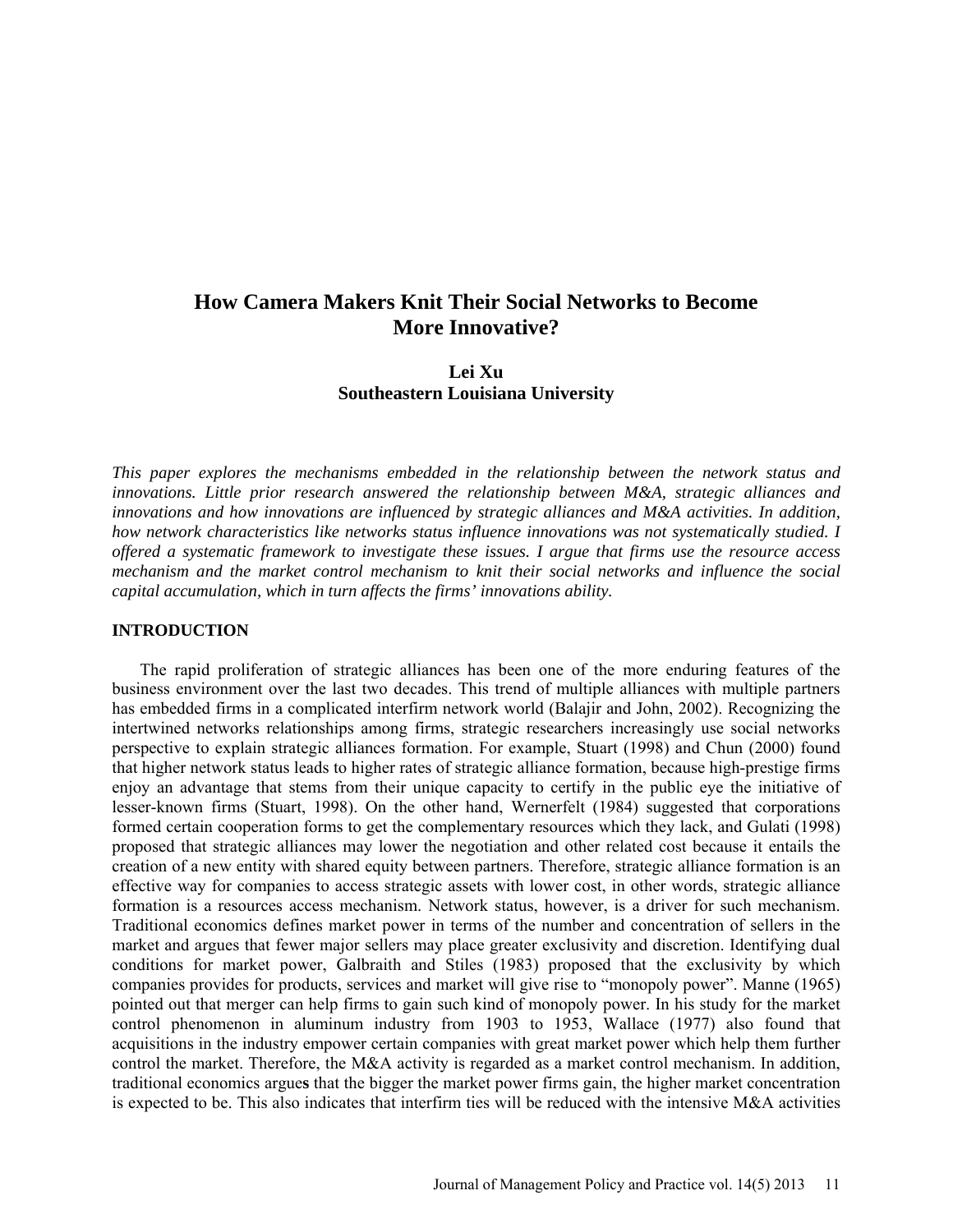because fewer companies survive in the market. In his study for the mechanism between the acquisitions and innovations, Hitt et al. (1996) found that acquisitions negatively influence the internal innovations through the internal corporate control. Though many of research study network status and alliance formation, M&As and innovations, few systematically put strategic alliances and M&A activities under social networks context to study their relationships with innovations, that is, how network status, strategic alliances, M&A activities, social capital and innovations interact with each other and what mechanisms are embedded in their complicated relationships. This paper tries to explore such mechanism and proposes a systematic framework to incorporate all the constructs mentioned above (See Figure 1). The paper is organized as following. First, the conceptual model and the hypotheses examined in this study are presented, and then I will introduce the methods, followed by results. At last, I will discuss the results, conclude the paper and present the limitation and avenues for future research.



# **FIGURE 1 CONCEPTUAL MODEL**

### **THEORETICAL MODELS AND HYPOTHESES**

#### **Network Status and Strategic Alliance Formation**

Stuart (1998) and Chung (2000) proposed that higher network status leads to the higher rate of strategic alliance formation, because high-prestige firms enjoy an advantage that stems from their unique capacity to certify in the public eye the initiative of lesser-known firms (Stuart, 1998), thus easier to attract other partners. On the other hand, high prestige means more resources. But high status companies are always reluctant to form alliances because they do not want to share their own resources. For example, by year 2006, Harvard University library did not share EZ borrow with other Ive League universities because Harvard thought it enjoyed the richest resources, thus it was unnecessary to share with others. Here, I adopt the Stuart's definition about network status or prestige-technological prestige. Because highly cited patents are those that have served as important building blocks (Stuart, 1998).

*Hypothesis 1: There is a negative relationship between network status and strategic alliance formation*

#### **Network Status and M&A Activity Intensity**

Though few research study the relationship between the network status and  $M&A$  activity intensity, we could expect that when a firm enjoys high prestige in the industry, the manager is more willing to strengthen the market power. Because when the high-prestige firm is a start-up, what it pursues in the next step should be growing itself, the fastest way should be acquiring other competitors. Here, popularity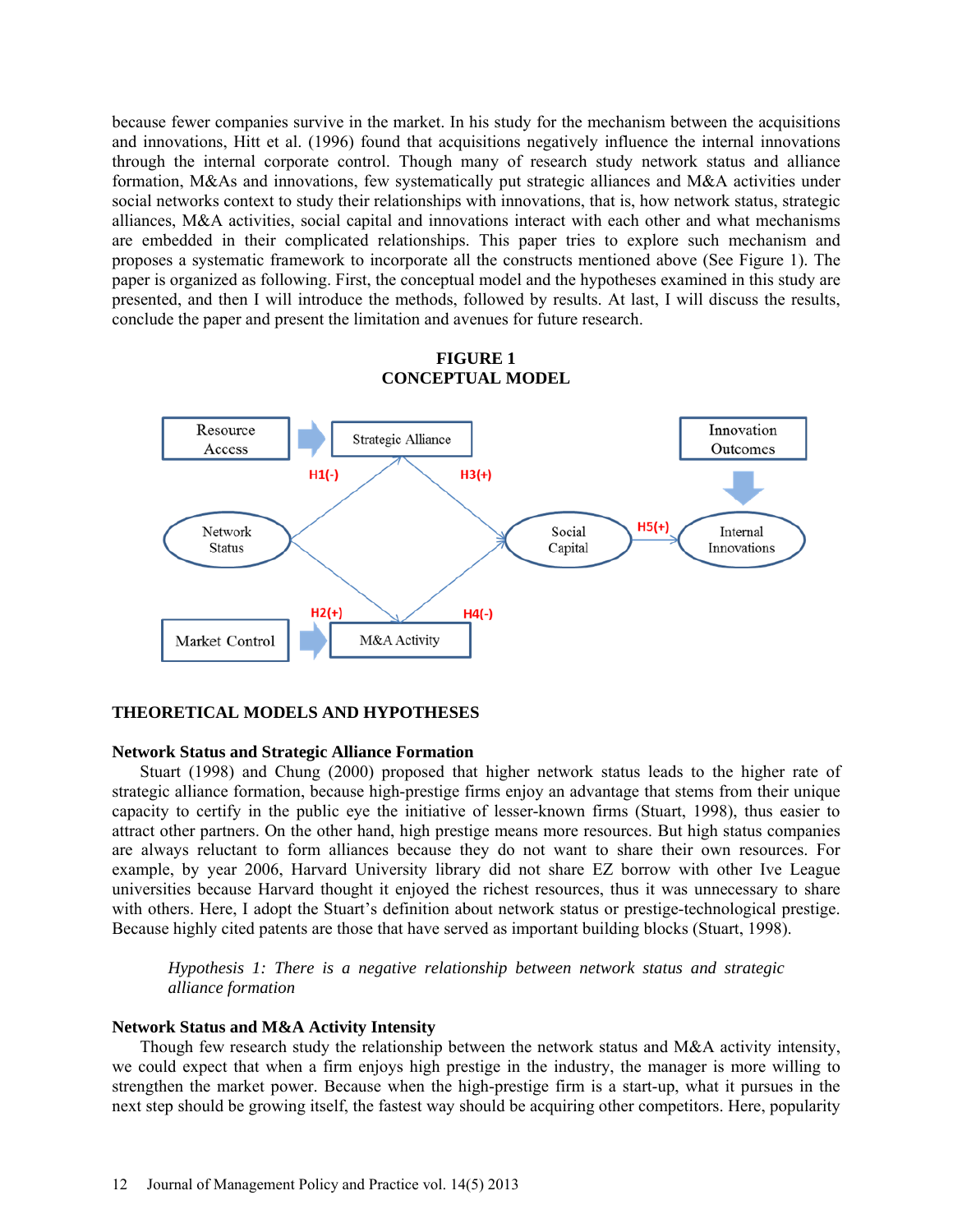in the business community means easy access to financial capital or other resources to support the intensive M&A activities. Even if a high-prestige firm is already industry leader, the firm will still be intensively involving in M&A activities to keep their positions. On the contrary, if the prestige is low, managers do not have strong motivations to engage in M&A. For example, one CEO in a large format camera maker told me during the phone interview, thus we derive the following hypothesis.

*We just focus on what we are doing now, we do not have much ambition to grow larger and have much power in the market. Currently, we are fine for everything that we did until now. (Interpreted)* 

*Hypothesis 2: There is a positive relationship between network status and M&A activity intensity*

#### **Strategic Alliance Formation and Social Capital Accumulation**

Coleman (1988) argued that social capital is the foundation of human capital, and human capital could not take any effects without the social capital embedded in it. Burt (1997) stated that social capital will enable managers to explore more opportunities and information. The key to accumulate social capital is to form the social relations. Strategy scholars have argued that interorganizational ties such as strategic alliance or joint ventures are vehicles that provide firms with access to "information, resources, markets and technologies…and allow firms to achieve strategic objectives (Brass et al. 2004)". Koka and Prescott (2002)'s empirical research also confirmed the positive relationship between the strategic alliance and the social capital, they also argued that firms vary in their levels of social capital not just on their structural position in an alliance network but also in the dynamics that underlie alliance formation and maintenance. In their study, Nahapiet and Ghoshal (1998), though indirectly, postulated that organizations, as institutional settings, are conducive to the development of high levels of social capital. In addition, Coleman (1988) argued that with the network structure, good norms and rules will be enforced, which is one of the factors favoring the social capital formation. Therefore, alliance formation is a type of social tie between the two firms, with such ties, firms may easily get access to or digest the other competitors' strategic assets. More importantly, the relation between the two firms is built up and strengthened, and social capital is therefore accumulated.

*Hypothesis 3: There is a positive relationship between strategic alliance formation and social capital accumulation*

### **M&A Activity Intensity and Social Capital Accumulation**

M&A activity intensity is regarded as a tool of market control as mentioned at the beginning. When managers are busy acquiring other firms, their focus will not be on forming ties with other players. The emphasize on the financial control distracts managers to ignore the importance of the relations building internally and externally. In his research, Jeffrey (1972) argued that merger will be a way for firms to reduce symbiotic interdependence and avoid the previous interdependencies. Such dependence, to some extent, means breaking the connection with other players, which isolated the firms from the networks. In that case, the social capital will be lost.

*Hypothesis 4: There is a negative relationship between M&A activity intensity and social capital accumulation*

#### **Social Capital and Innovations**

Burt (1992) proposed that the innovations spread via the social contagion of structural equivalence. Tsai (1998) found that social capital positively increases the firms' value creation. The similar arguments appear in the Nahapiet and Ghoshal (1998)'s work, they pointed out that social capital facilitates the creation of new intellectual capital and it is because of organization's more dense social capital that firms,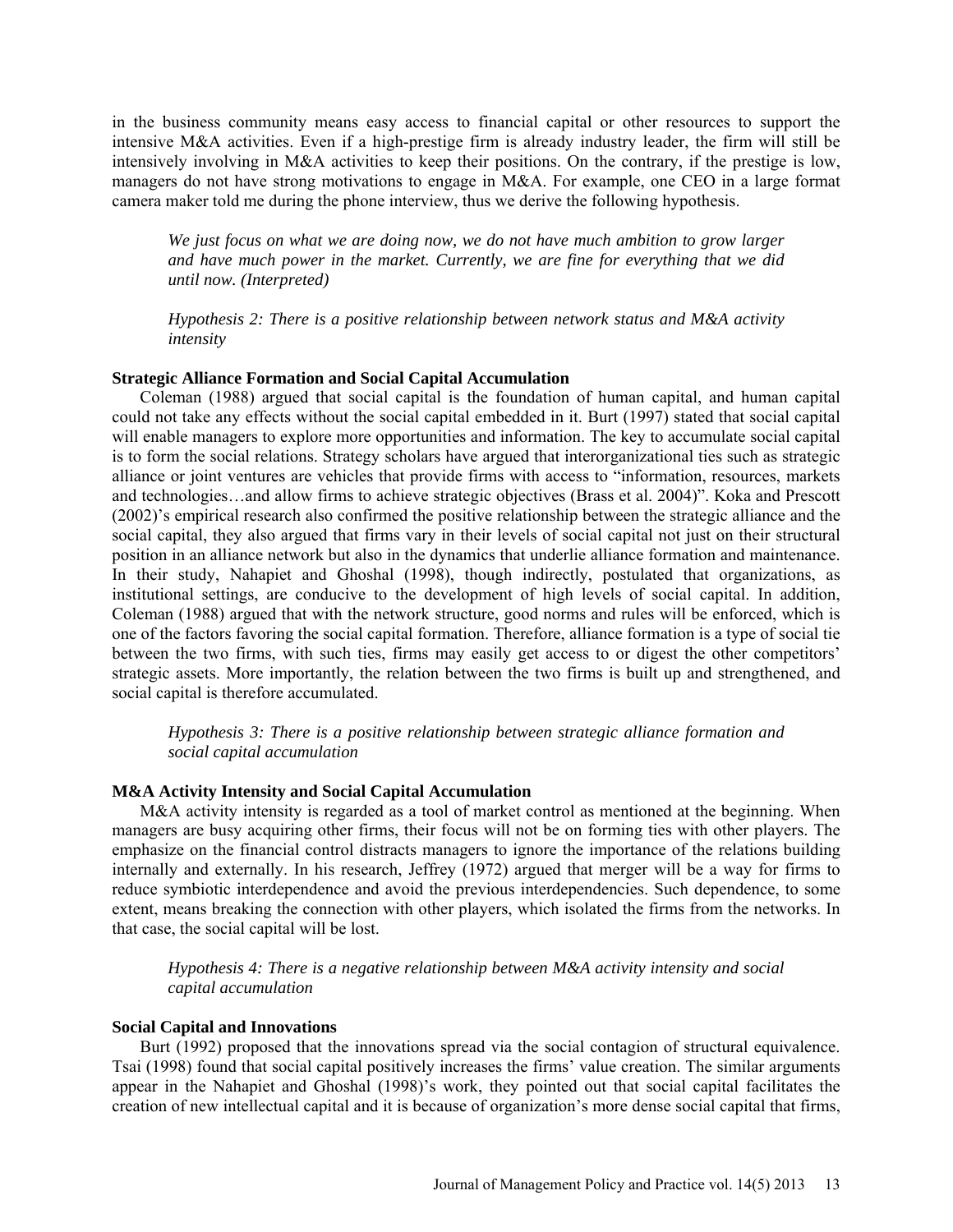within certain limits, outperform markets in creating and sharing intellectual capital. In addition, in his research, Obstfeld (2005) indirectly supports the above finding, and found that there exists a negative relationship between the social constraint and the innovation involvement. Burt (1997) has proved that there exists a negative relationship between social constrain and social capital. As a result, we could expect that the more social capital accumulated, the higher innovation ability will be gained. Thus, we get the following hypothesis.

*Hypothesis 5: There is a positive relationship between social capital and innovations* 

# **METHODS**

#### **Sample**

The time span of my research is from year 1976 to 2008. The initial firm list was based on camerapedia because it contains the most comprehensive firm list to the best of my knowledge, I then compared this list with Wolfman Report on the Photographic and Imaging Industry in the U.S., Popular Photography (Kadiyali, 1996) and made a more comprehensive firm list. Subsequently, I excluded the companies from the list which have not been active since year 1976, and then kept the companies which produced cameras in our study time frame. Finally, I filtered out the firms whose company specific information could not be found from any public sources. At last, I got a final focal firm list containing 115 firms.

#### **Data Collection**

Company basic information was obtained from multiple internet resources, company websites and databases like Factiva. Company basic information is firm-level data, such as firm age, firm history, product information and business operation information and so on. Financial data were retrieved from multiple databases such as COMPUSTAT, Bureau van Dijk, Worldscope, Hoover, Corp-Tech, InvesText, Orbis, Zephyr and VentureXpert. Strategic alliances and M&As data were collected from the SDC Platinum database and verified using Lexis-Nexis, Factiva, company websites and SEC filings, the alliance and M&As information were included unless at least the three of the above resources have the same information as SDC. Following the earlier research (Rowley, Behrens, and Krackhardt, 2000 and Lin et al., 2009) and the focus of this study is in photographic industry, I constructed the alliance network by three criteria: (1) membership in the photographic industry; (2)At least one strategic alliance with another member of this industry; (3)The deal contents of alliances should be directly related to the photographic businesses. A total of 594 strategic alliances were identified. For M&As, I identify 296 M&A deals. Since the termination date which SDC reports is very few and there are large exits and entries phenomenon for focal and non-focal firms which violates the balance theory, I therefore only calculated the social constraint annually rather than a certain time window using a ego-centered approach. Finally, patent data were collected from Derwent Innovations Index. I only collected photographic and lens patents because photographic industry and camera makers are my main focus.

#### **Measures**

To test hypothesis 1 and 2, following the previous research (Stuart, 1998; Z. Lin et al., 2009), I operationalize the dependent variables in the firm-level models as the count of strategic alliances and of M&A deals by each organization from year 1976 to 2008. Hence, the data are panel observations. I use maximum likelihood Poisson Regression, which can be expressed as:

$$
Pr(Y_{it} = y_{it}) = \frac{\exp(-\lambda_{it})\lambda_{it}^{it}}{y_{it}!}
$$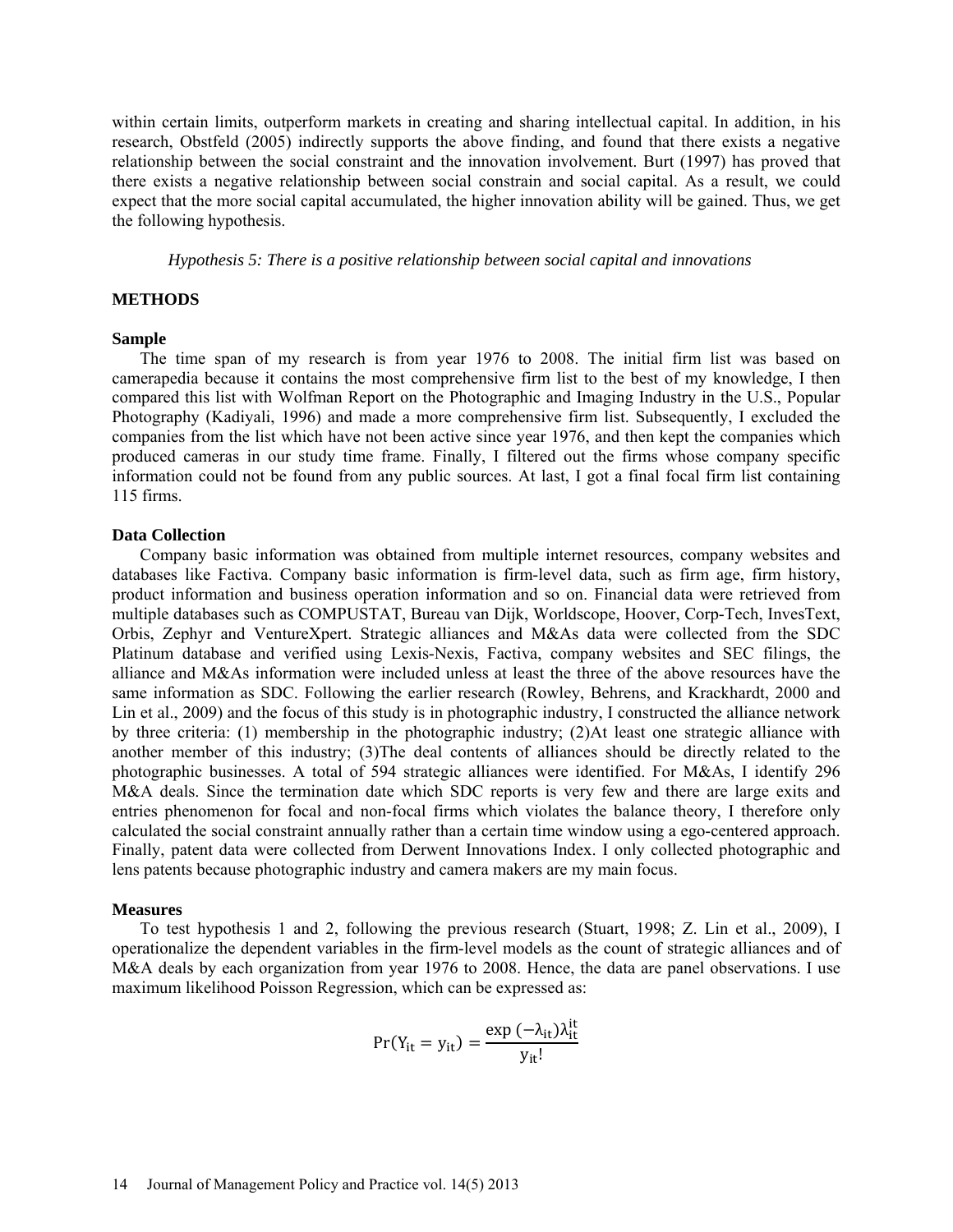where the parameter  $\lambda_{it}$  represents the mean and the variance of the event count. Though the assumption of Poisson Regression states that the mean and variance should be equivalent (Hausman, Hall and Griliches, 1984) and such assumption is often violated in practice, Stuart (1998) proved that the results of regression are not sensitive to the assumption. Following the previous research (Pfeffer, 1972), I develop models to test hypothesis 3, 4 and 5 using random-effect GLS regression. Random-effect regression assumes that some omitted variables may be constant over time but vary between cases, and others may be fixed between cases but vary over time. In addition, the Hausman test indicates that random-effect regression will better fit the model. To avoid the potential interdependence issues, I also run the one year lag for all the independent variables and control variables, the signs of coefficients do not change and the results are not reported here.

#### **Dependent Variables**

To test Hypothesis 1 and 2, I use the yearly count of strategic alliances and of M&A deals of a focal firm to represent the strategic alliance formation and the M&A activity intensity, these measurements are often used by other studies (Pfeffer,1972; Stuart,1998;Chung,2000; Rowley et al.,2000; Z. Lin et al., 2009). To test Hypothesis 5, I measure the internal innovations as the R&D expenditure per \$1000 sales following the studies of Hitt et al. (1996), this variable is commonly used to assess input into the innovation process (Hitt et al., 1996).

#### **Independent Variables**

To capture the popularity of a firm in the networks, I adopt Stuart's (1998) technological prestige measurement as the indicator of network status. Because patent citations reflect technological building relationships and highly cited patents are those that have served as important building block (Stuart, 1998). On the other hand, Knoke and Burt (1983) stated that an actor is prestigious when it is the object of relationship from other actors in a network of directed ties. Stuart defined the technological status as follows,

$$
D_{it} = \frac{\sum_{j} C_{jit}}{L_t}
$$

where  $D_{it}$  denotes the prestige of firm i at time t, C<sub>jit</sub>was coded as 1 when a patent of firm j cited a patent o1 firm i during the interval t, and  $L_t$  was the total number of citations accruing to all photographic firms during the interval t. The restriction i≠j was imposed so that patent self-citations did not contribute to a firm's prestige level. Here, I just simply use the prestige of each year to capture the network status of firms, because the photographic industry is the one that the focuses of firms do not change continuously. In addition, I also run the five year window analysis to test the impact of network status on the strategic alliance formation (Stuart, 1998), the signs of coefficients do not change. To test hypothesis 3 and 4, I use the count of strategic alliances and M&A deals of each year to capture the resources access mechanism and market control mechanism. To examine hypothesis 5, I adopt an ego-centered approach to calculate social constraint. In his research, Burt (1992,1997) argued that there is a negative relationship between social constraint and social capital. Because I am interested in exploring the relationship between the strategic alliance formation and the M&A activity and social capital accumulation, I therefore use the social constraint to represent the social capital. The formal formula of the social constraint can be expressed as:

$$
c_{ij} = \left(p_{ij} + \sum_{q,q \neq i,q \neq j}^{Q} p_{iq} p_{qj}\right)^2
$$

where  $c_{ij}$  is the constraint of absent,  $p_{ij}$  is the proportion of the value of i's relation(s) with j compared to the total value of all relations of i ( Burt, 1992), the social constraint was calculated using Pajek 1.23.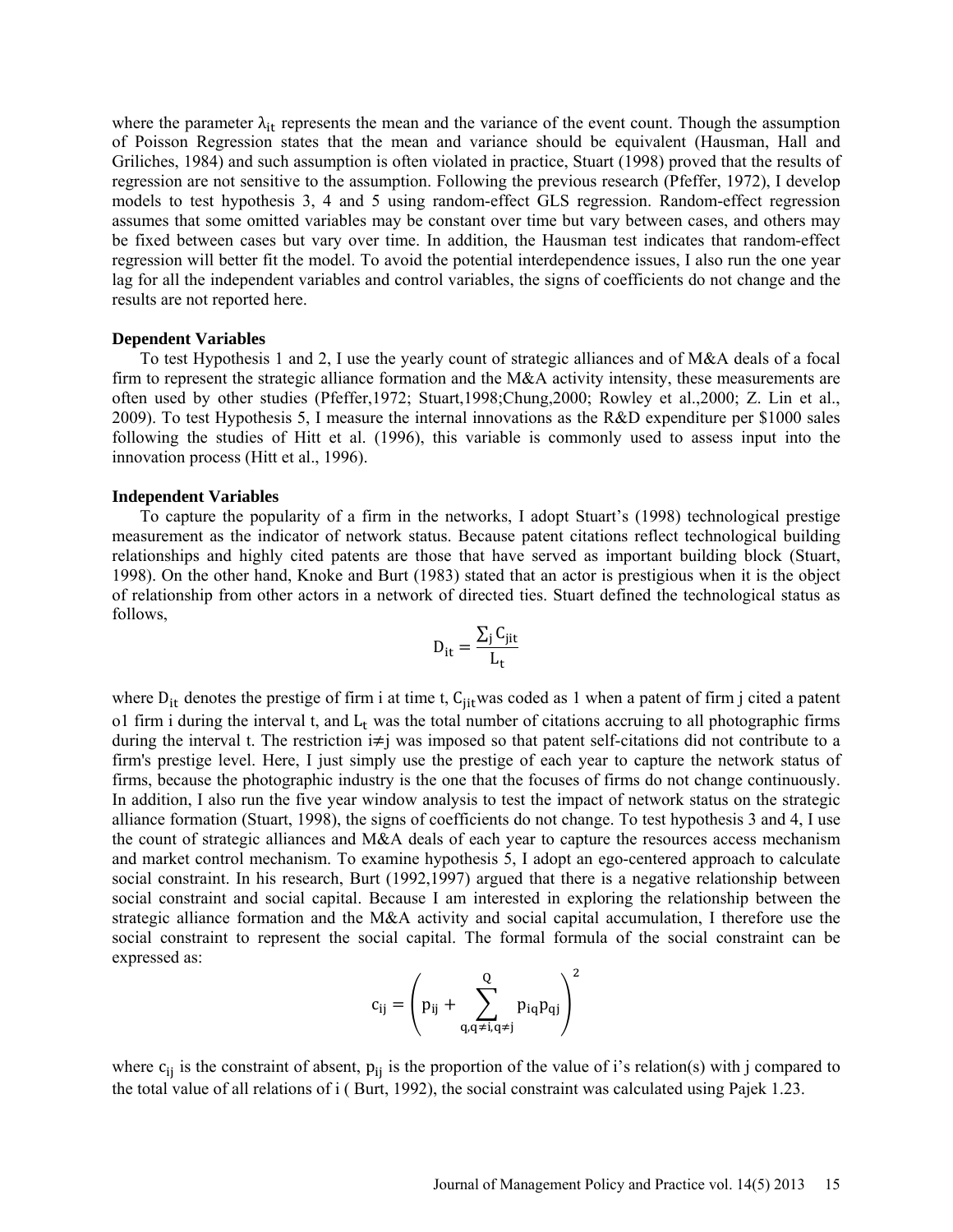#### **Control Variables**

For hypothesis 1, 2 and 5, I control for the similar set of variables, any differences will be pointed out. For the models testing hypothesis 3 and 4, I only control the firm size because larger firms are always expected to have more social connections. The previous research stated the positive and negative impacts of diversifications on innovations (Cohen and Levin, 1989; Ahuja, 2000). Therefore, dummy multidivision is set to 1 if a camera firm has more than 3 business divisions. Past performance may affect the formation of M&As (Haunschild, 1993). I include past performance using the averaged return on assets during the previous two years (Z. Lin et al., 2009). For strategic alliance formation, Stuart (1998) argued that a number of studies had found no effects of accounting measures of performance on alliance formations. Therefore, I do not include firm performance as a control in models testing the impacts of the network status on strategic alliance formation. To investigate hypothesis 5, I follow the study of Ahuja (2000) and simply control the yearly ROA as firm performance. Previous studies have issued calls for the rigorous research on the role of institutional environments (Meyer et al., 2009; Peng, 2003; Peng et al.,2008). Lin et al. (2009) found that institutional differences may affect the formation of M&As, Hitt et al. (2000,2004) also argued that country of origin will affect the partner selection. Therefore, I code developed area and underdeveloped area as two dummy variables to reflect the institutional settings. Here, developed areas and underdeveloped areas do not only point to the economic and political context, they mainly reflect the maturity level of the photographic industry, this is a little different from Lin et al. (2009). The developed area set to 1 if the firm's headquarter is located in USA, Japan and Germany. The underdeveloped areas is set to 1 if the firm's headquarter is located in none of the countries mentioned above. To examine hypothesis 5, because different institutional settings may cause different industry policies and business environments which influence innovations, I also include institutional development as a control variable modeling hypothesis 5. Tan and Peng (2003) stated that organization slack may influence managers pursuing acquisitions. Following the previous research (Stuart, 1998; Cheng and Kesner, 1997; Z. Lin et al., 2009), I use debt to assets ratio and recoverable slack (general and administrative expenses/sales) to measure the organization slack. In addition, it is said that digital camera became a watershed for the photographic industry. The digital cameras also shaped the industry thereafter. I code digital camera controlling the possible effect in the models of hypothesis 1, 2 and 5. The variable is equal to 1 if a firm produced digital cameras in its product portfolio in the research time frame. Other control variables contain firm size (measured by logarithm of total sales), firm age(the difference between the firm's founding year and year 2008), and firm's number of prior M&As and alliances deals (one year lag for the number in a given year). Because Ahuja (2000) found that direct ties have positive impact on innovations, thus I include strategic alliance counts to control possible effects for hypothesis 5.

### **RESULTS**

Table 1 reports the descriptive statistics of means, standard deviation and correlation matrix for all independent and control variables. Table 2 presents Poisson maximum-likelihood regression results of models testing hypothesis 1. Table 3 reports Poisson maximum-likelihood regression results of models testing hypothesis 2. Table 4 presents the random-effect GLS regression results of models testing hypothesis 3 and 4 and table 5 reports the random-effects GLS regression results of models testing hypothesis 5.Hypothesis 1 argues that the network status may negatively influence the strategic alliance formation. The coefficients between network status and the strategic alliance formation in model 3 and 4 are negatively significant at  $p<0.05$ , supporting hypothesis 1. Hypothesis 2 suggests that the network status may positively influence M&A activity intensity. The coefficients between network status and M&A activities intensity in model 7 and 8 are positively significant at  $p<0.1$ , supporting hypothesis 2. Hypothesis 3 examines the positive relationship between the strategic alliance formation and social capital accumulation. The coefficient between the strategic alliance formation and the social constraint in model 10 is negatively significant at  $p<0.1$  in support of hypothesis 3. But the coefficient between the M&A Activity Intensity and the social constraint in model 10 is positively insignificant which is not supportive for hypothesis 4. Hypothesis 5 explores the positive relationship between the social capital and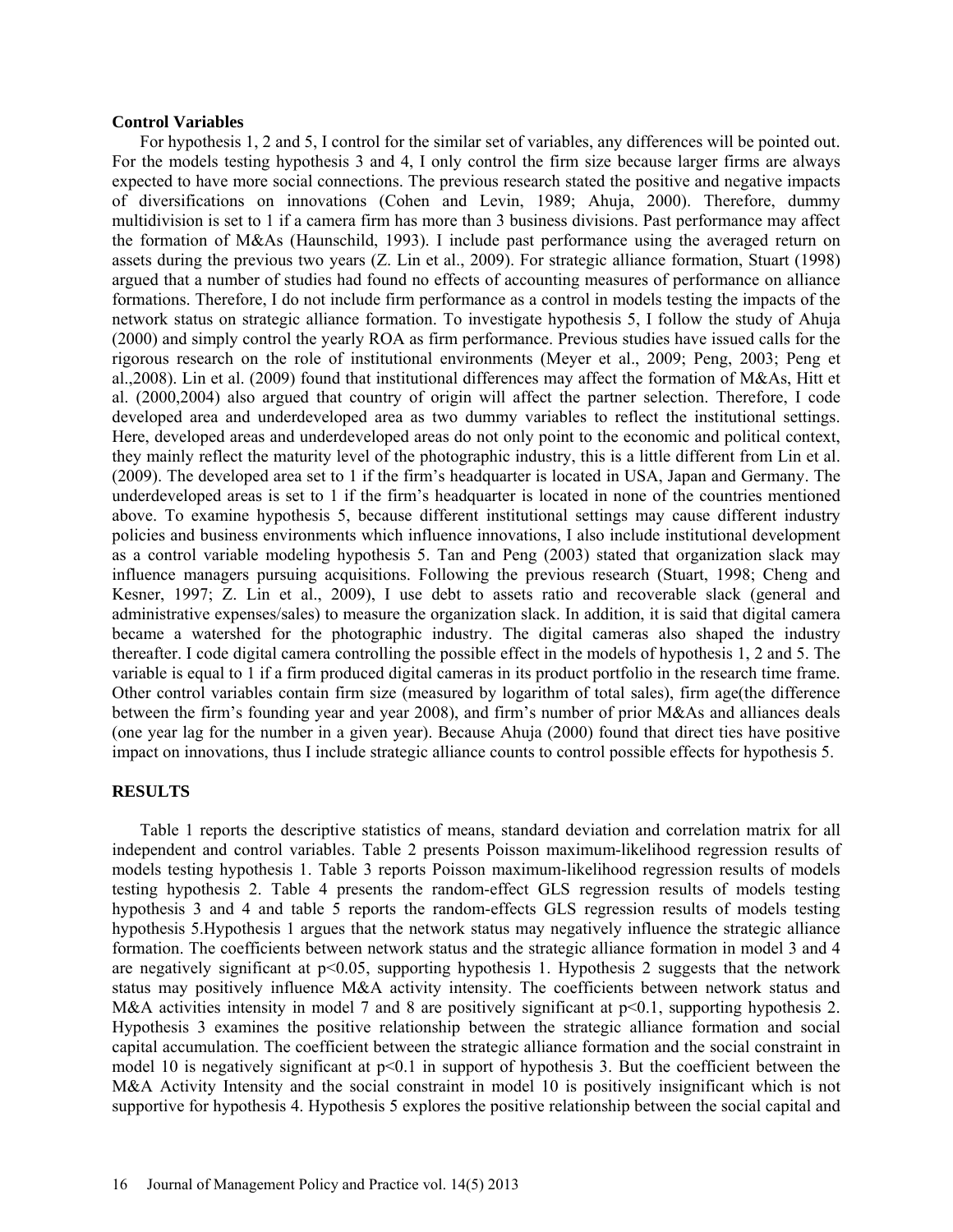innovations. The coefficient between the social constraint and the internal innovations in model 13 is negatively significant at p<0.05 in support of hypothesis 5.

Overall, all hypotheses except for hypothesis 4 are supported. The findings suggest that a joint consideration of the strategic alliances formation and M&A activity intensity helps to understand how camera makers knit their social networks to influence the innovations. The positive role of social capital in innovations is confirmed (Results are shown in Table 1-5).

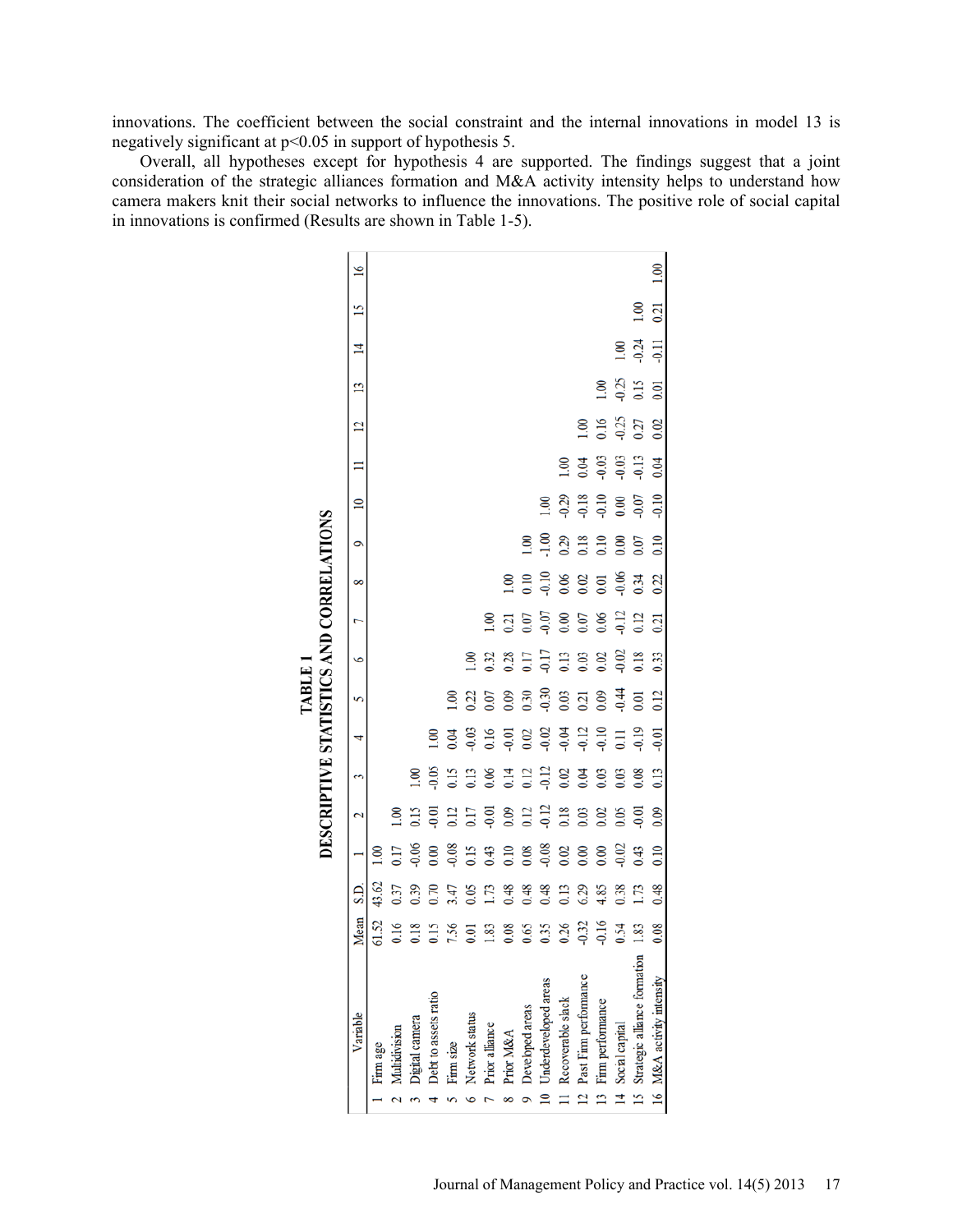# **TABLE 2 EFFECTS OF NETWORKS STATUS ON STRATEGIC ALLIANCE FORMATION**

| <b>V</b> ariables        | Model 1           | Model 2           | Model 3            | Model 4            |
|--------------------------|-------------------|-------------------|--------------------|--------------------|
| <b>Control Variables</b> |                   |                   |                    |                    |
| Firm Size                | $-0.12(0.305)$    | $-0.12(0.305)$    | $-0.12(0.304)$     | $-0.12(0.304)$     |
| Developed Areas          | $-2.46(0.01)$ **  |                   | $-2.46(0.008)$ *** |                    |
| Underdeveloped Areas     |                   | $2.46(0.01)$ **   |                    | $-2.46(0.008)$ *** |
| Firm Age                 | $0.02(0.001)$ *** | $0.02(0.001)$ *** | $0.03(0.000)$ ***  | $0.03(0.000)$ ***  |
| Multidivision            | 0.68(0.263)       | 0.68(0.263)       | 0.78(0.196)        | 0.78(0.196)        |
| Digital Camera           | $-0.77(0.012)$ ** | $-0.77(0.012)$ ** | $-0.62(0.051)$ *   | $-0.62(0.051)$ *   |
| Prior Alliances          | $-0.03(0.504)$    | $-0.03(0.504)$    | $-0.005(0.934)$    | $-0.005(0.934)$    |
| Recoverable Slack        | $-3.30(0.287)$    | $-3.30(0.287)$    | $-3.57(0.254)$     | $-3.57(0.254)$     |
| Debt to Assets Ratio     | 0.83(0.574)       | 0.83(0.574)       | 0.42(0.78)         | 0.42(0.78)         |
| Independent Variables    |                   |                   |                    |                    |
| Network Status           |                   |                   | $-4.17(0.025)$ **  | $-4.17(0.025)$ **  |
| N                        | 27                | 27                | 27                 | 27                 |
| L og likelihood          | -46.8453          | $-46.8453$        | -43.8421           | $-43.8421$         |
| $\chi^2$                 | 34.77             | 34.77             | 40.77              | 40.77              |
| Pseudo $R^2$             | 0.2706            | 0.2706            | 0.3174             | 0.3174             |

Note: \*P<0.1; \*\*P<0.05; \*\*\*P<0.01

# **TABLE 3 EFFECTS OF NETWORK STATUS ON M&A ACTIVITY INTENSITY**

| Variables                    | Model 5           | Model 6            | Model 7           | Model 8           |
|------------------------------|-------------------|--------------------|-------------------|-------------------|
| <b>Control Variables</b>     |                   |                    |                   |                   |
| Firm Size                    | $0.29(0.003)$ **  | $0.2892(0.003)$ ** | $0.26(0.011)$ **  | $0.26(0.011)$ **  |
| Developed Areas              | $-1.75(0.088)*$   |                    | $-1.59(0.129)$    |                   |
| Underdeveloped Areas         |                   | $1.75(0.088)*$     |                   | 1.59(0.129)       |
| Firm Age                     | $0.05(0.000)$ *** | $0.05(0.000)$ ***  | $0.05(0.000)$ *** | $0.05(0.000)$ *** |
| Multidivision                | $1.07(0.01)$ **   | $1.07(0.01)$ **    | $1.08(0.01)$ **   | $1.08(0.01)$ **   |
| Digital Camera               | $0.65(0.006)$ *** | $0.65(0.006)$ ***  | $0.57(0.02)$ **   | $0.57(0.02)$ **   |
| Prior M&A Deals              | $-0.01(0.811)$    | $-0.01(0.811)$     | $-0.02(0.65)$     | $-0.02(0.65)$     |
| Past Firm Performance        | $-4.48(0.02)$ **  | $-4.48(0.02)$ **   | $-4.79(0.014)$ ** | $-4.79(0.014)$ ** |
| Recoverable Slack            | $-4.84(0.013)$ ** | $-4.84(0.013)$ **  | $-4.75(0.016)$ ** | $-4.75(0.016)$ ** |
| Debt to Assets Ratio         | 0.39(0.726)       | 0.39(0.726)        | 0.10(0.927)       | 0.10(0.927)       |
| <b>Independent Variables</b> |                   |                    |                   |                   |
| Network Status               |                   |                    | $1.48(0.082)$ *   | $1.48(0.082)$ *   |
| N                            | 208               | 208                | 208               | 208               |
| Log likelihood               | $-161.7711$       | $-161.7711$        | $-160.3174$       | $-160.3174$       |
| $\chi^2$                     | 180.85            | 180.85             | 183.76            | 183.76            |
| Pseudo $R^2$                 | 0.3585            | 0.3585             | 0.3643            | 0.3643            |

Note: \*P<0.1; \*\*P<0.05; \*\*\*P<0.01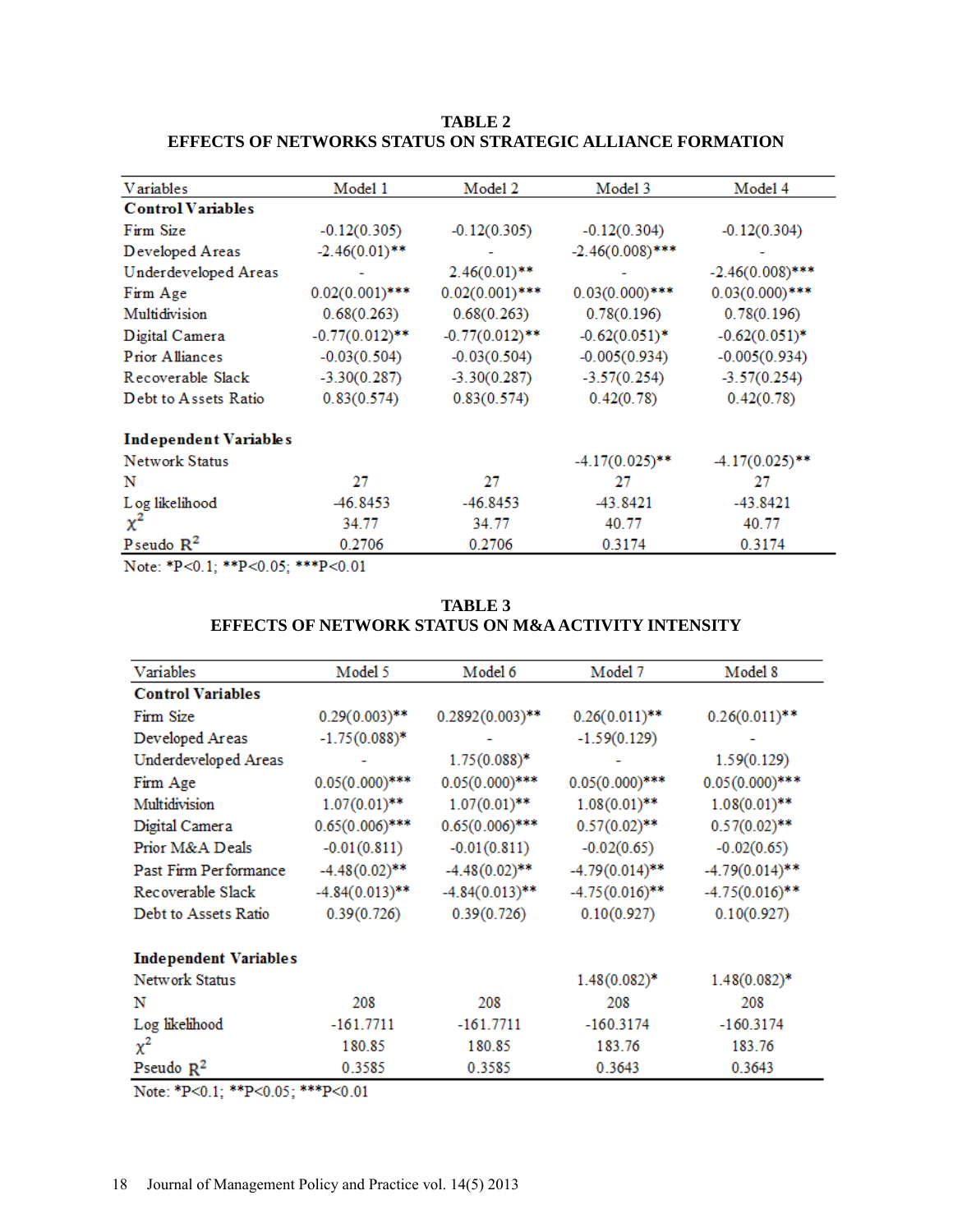# **TABLE 4 EFFECTS OF M&A ACTIVITY INTENSITY AND STRATEGIC ALLIANCE FORMATION ON SOCIAL CAPITALACCUMULATION**

| Variables                    | Model 9            | Model 10        |
|------------------------------|--------------------|-----------------|
| <b>Control Variables</b>     |                    |                 |
| Firm Size                    | $-0.04(0.000)$ *** | $-0.04(0.191)$  |
|                              |                    |                 |
| <b>Independent Variables</b> |                    |                 |
| M&A Activity Intensity       |                    | 0.02(0.357)     |
| Strategic Alliance Formation |                    | $-0.02(0.093)*$ |
| N                            | 241                | 59              |
| Wald $\chi^2$                | 13.47              | 5.31            |
| $R^2$                        | 0.1912             | 0.1542          |

Note: \*P<0.1; \*\*P<0.05; \*\*\*P<0.01

# **TABLE 5 EFFECTS OF SOCIAL CAPITALACCUMULATION ON INNOVATIONS**

| Variables                    | Model 11          | Model 12         | Model 13           |
|------------------------------|-------------------|------------------|--------------------|
| <b>Control Variables</b>     |                   |                  |                    |
| Firm Size                    | $7.04(0.014)**$   | $7.04(0.014)$ ** | $-1.57(0.663)$     |
| Developed Areas              | $-1269.03(0.129)$ |                  |                    |
| Underdeveloped Areas         |                   |                  |                    |
| Firm Age                     | $22.52(0.028)$ ** | $22.52(0.028)**$ | $-0.48(0.000)$ *** |
| Multidivision                | $-360.39(0.587)$  | $-360.39(0.587)$ | $-26.10(0.015)$ ** |
| Digital Camera               | 2.48(0.643)       | 2.48(0.643)      | 5.26(0.436)        |
| Debt to Assets Ratio         | 2.40(0.94)        | 2.40(0.94)       | $-91.88(0.043)$ ** |
| Firm Performance             | 5.24(0.933)       | 5.24(0.933)      | 30.68(0.708)       |
| Strategic Alliance Formation | 1.54(0.159)       | 1.54(0.159)      | 0.82(0.521)        |
| <b>Independent Variables</b> |                   |                  |                    |
| Social Capital               |                   |                  | $-30.79(0.027)$ ** |
| N                            | 67                | 68               | 38                 |
| Wald $\chi^2$                | 14.4              | 12.71            | 47.89              |
| $R^2$                        | 0.0289            | 0.0289           | 0.6228             |

Note: \*P<0.1; \*\*P<0.05; \*\*\*P<0.01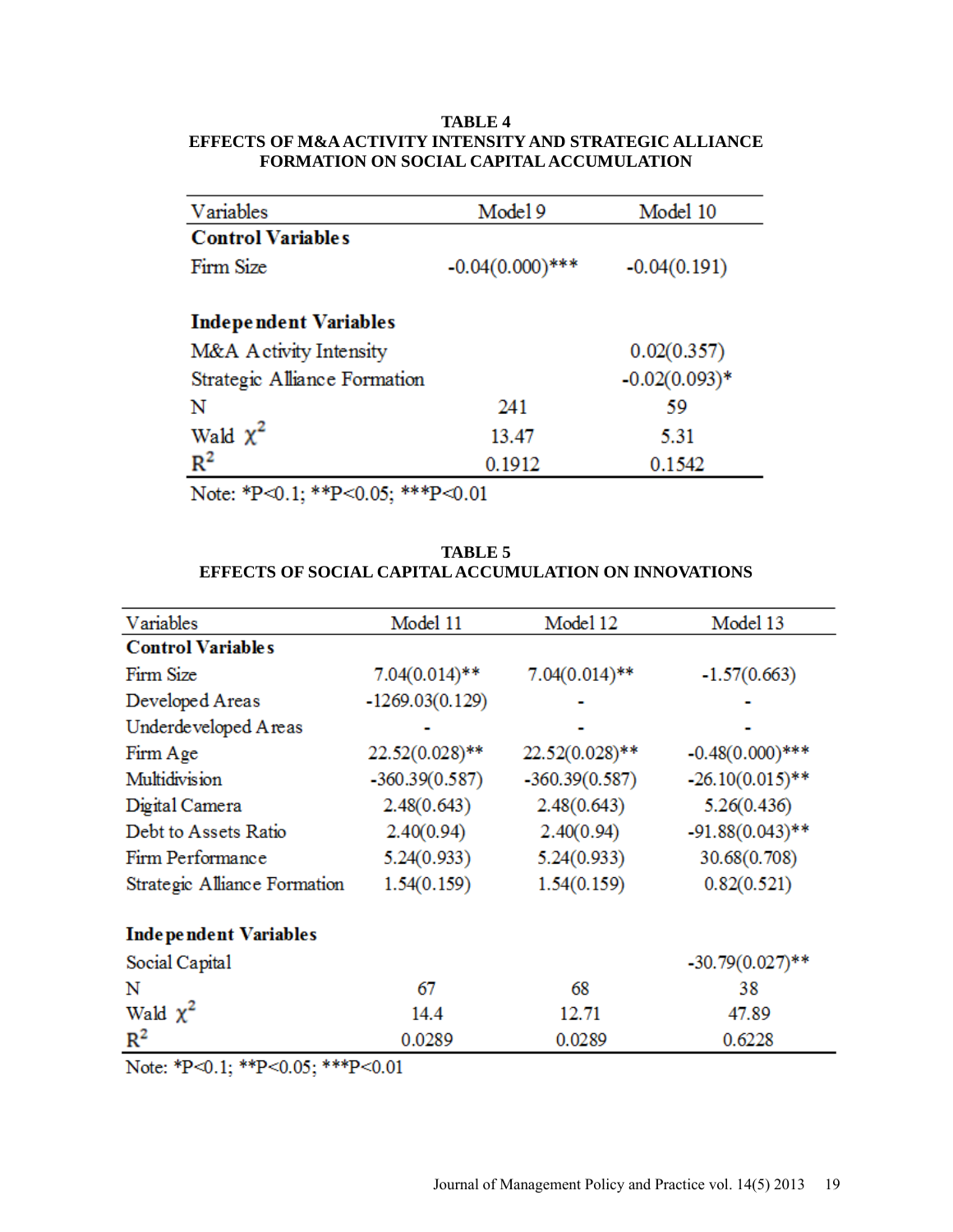#### **DISCUSSIONS**

The purpose of this paper is to explore the mechanism embedded in the relationship between the network status and innovations. I found that companies which enjoy high prestige in the networks use strategic alliances--resources access mechanism--to accumulate their social capital and to increase innovation ability. On the other hand, high-prestige companies unweave their networks via M&A activities--market control mechanism, which may reduce their innovation ability because the social capital held is lost. The relationship between M&As and innovations in this study was also consistent with the earlier research (Hitt et al., 1996). There are three points I want to emphasize in the conclusion.

First of all, the previous research found that the position of a firm in a broader technological context is one factor that positively influences the strategic alliances formation (Stuart, 1998). This paper, however, found the opposite conclusion that technology prestige or network status negatively influences the strategic alliance formation. The difference may be due to various industries studied. This paper focused on the photographic industry while the previous research focused on semiconductor industry.

Second, many scholars studied the drivers of M&As and strategic alliances (Capron et al.,1998; Stuart, 1998; Gulati,1998; Chung,2000; Koka and Prescott,2002; Park et al.,2002;Haleblian et al., 2006; Hayward, 2002; Hitt et al., 2004; McEvily and Marcus, 2005; Peng and Luo, 2000; Z. Lin et al., 2009), the drivers of innovations(Hitt et al.,1996; Tsai and Ghoshal, 1998; Nahapiet and Ghoshal, 1998; Obstfeld,2005; Ahuja, 2000), the relationship between M&As and social capital (Pfeffer, 1972), and the relationship between alliances and social capital(Koka and Prescott, 2002). But few systematically incorporated the above relationships together to consider how network status influences innovations. This paper argues that network status influences innovations through the resources access mechanism and the market control mechanism, which extends the earlier research.

Third, the negative relationship between the network status and innovations has been consistent with the earlier findings about the disconnectedness and innovations (Phillips,2010), which indicates that disconnectedness may be the source of innovations. Contrary to the common sense, the higher status is not translated into the richer social capital, because the high-prestige firms more likely adopt the market control mechanism to unweave their social networks, lose their social capital accumulated by the efforts of their pursue of the resource access mechanism, while the disconnectedness, due to its own popularity and resources restriction, cannot impose market control mechanism but is better at resources access mechanism, this situation makes the disconnectedness learn new knowledge and find new opportunities faster, the disconnectedness therefore becomes more innovative.

Fourth, the innovation ability could be weakened due to positions in technology community. Therefore, the high status firms should be cautious about their position in the networks, because the networks give the actors the trade-off between the flexibility and limitations (Gargiulo and Benassi, 2000).

#### **Limitations and Avenues for Future Research**

The limitations of the research offer opportunities for future improvements. First, I only study one industry, though the sampling is based on international context, as I mentioned before, caution should still be exercised in generalizing the findings to other industries. Second, the fact that I do not use yearly moving windows to calculate the social constraints might post a potential risk in the interpretation of the results. Third, though the generalization of the findings should be safely considered, the negative relationship between the network status and strategic alliance indicates that the disconnectedness may be related to the innovation initiation. Future research might want to further explore the mechanisms for how disconnectedness influences innovations. Moreover, the significant effects of the variable multidivision on social capital and the relationship between social capital and innovations indicate that firms' social networks content may also be an insightful influential and worthy factor for innovations.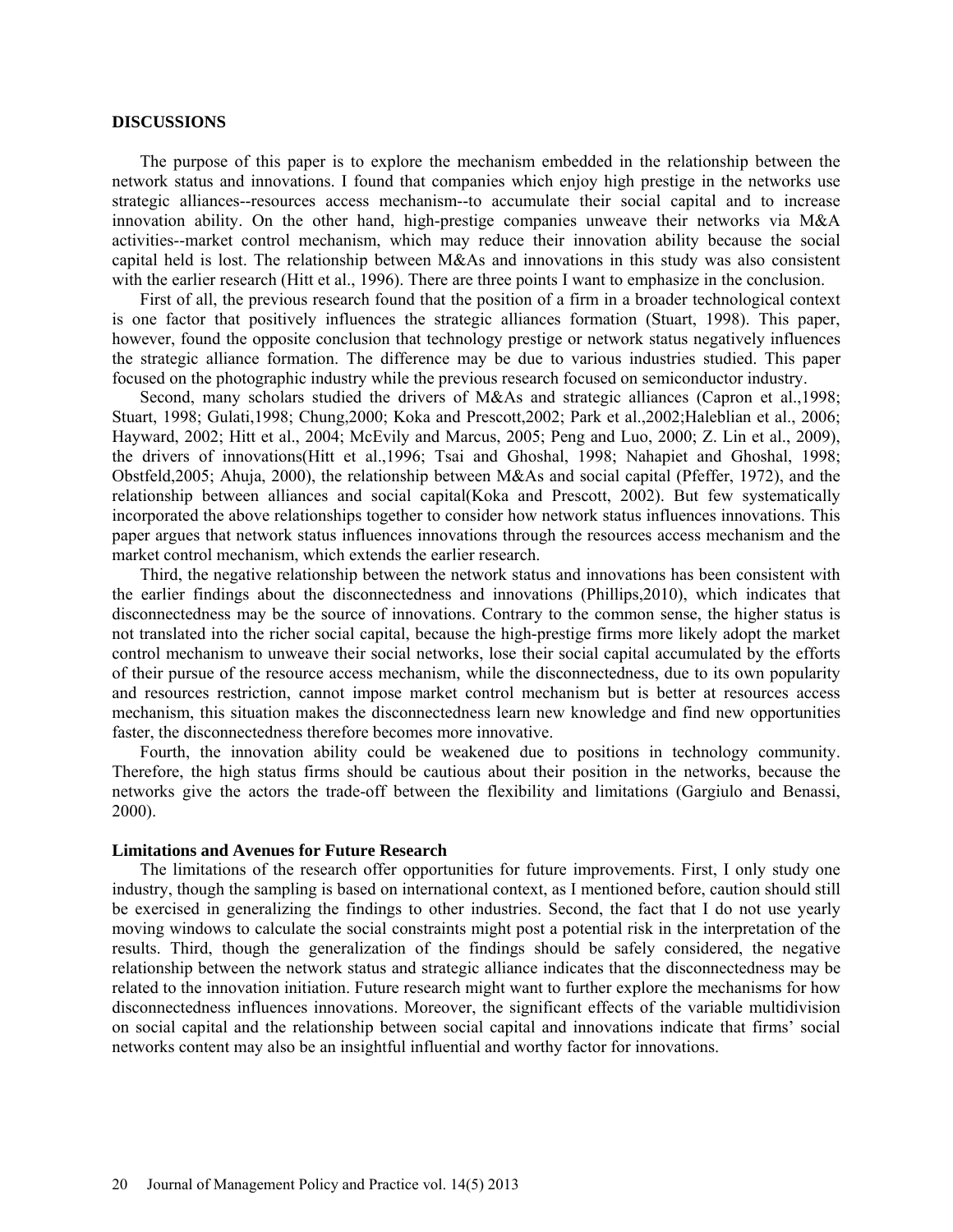### **CONCLUSION**

We anchor our theory on one of the most fruitful areas of social sciences, the role social capital (Narayan and Cassidy, 2001), suggesting that social capital and network structures positively influence innovations. We highlight strategic alliance, M&A and innovations in light of social capital theory, showing that firms address their needs in innovations by using resources access and market control mechanisms. We believe that social capital theory offers important insights for innovations literatures, and we hope that future researchers could join us to navigate and advance the understanding in this line of inquiry.

# **REFERENCES**

Ahuja, G. (2000). Collaboration Networks, Structural Holes, and Innovation: A Longitudinal Study. *Administrative Science Quarterly* 45(3): 425-455.

Burt, R. S. (1992). Structural Holes. The Social Structure of Competition. Harvard University Press, Cambridge, MA.

Burt, R. S. (1997). Social Contagion and Innovation, Cohesion Versus Structural Equivalence. *American Journal of Sociology* 92(May):1287-1335.

Burt R. S., (1997). The Contingent Value of Social Capital. *Administrative Science Quarterly* 42:339-365.

Brass, D.J., Galaskiewicz, J., Greve, H.R., Tsai, W. (2004). Taking Stock of Networks and Organizations: A Multilevel Perspective. *The Academy of Management Journal* 47(6):795-817.

Coleman, J. S. (1988). Social Capital in the Creation of Human Capital. *American Journal of Sociology* 94 S95-S 120.

Cohen, W. M., and Levinthal, D. A. (1989). Innovation and Learning: The Two Faces of R&D. *Economic Journal*, 99: 569-596.

Cheng, J.L.C. and Kesner, I.F. (1997). Organizational Slack and Response to Environmental Shifts: the Impact of Resource Allocation Patterns*. Journal of Management* 23(1): 1–18.

Capron, L., Dussauge, P. and Mitchell, W. (1998). Resource Redeployment Following Horizontal Acquisitions in Europe and North America, 1998-1992. *Strategic Management Journal* 19(7): 631-661.

Galbraith, C.S. and Stiles, C.H. (1984). Merger Strategies as a Response to Bilateral Power. *The Academy of Management Journal* 27(3): 511-524.

Gulati R., (1998). Alliances and Networks. *Strategic Management Journal* 19(4): 293-317.

Gargiulo, M. and Benassi, M. (2000). Trapped in Your Own Net? Network Cohesion, Structural Holes, and the Adaptation of Social Capital. *Organization Science* 11(2): 183-196.

Haunschild PR. (1993). Interorganizational Imitation: The Impact of Interlocks on Corporate Acquisition Activity. *Administrative Science Quarterly* 38(4): 564–592.

Hitt MA, Hoskisson, R.E., Johnson, R.A., Moesel, D.D. (1996). The Market for Corporate Control and Firm Innovation. *The Academy of Management Journal* 39(5): 1084-1119.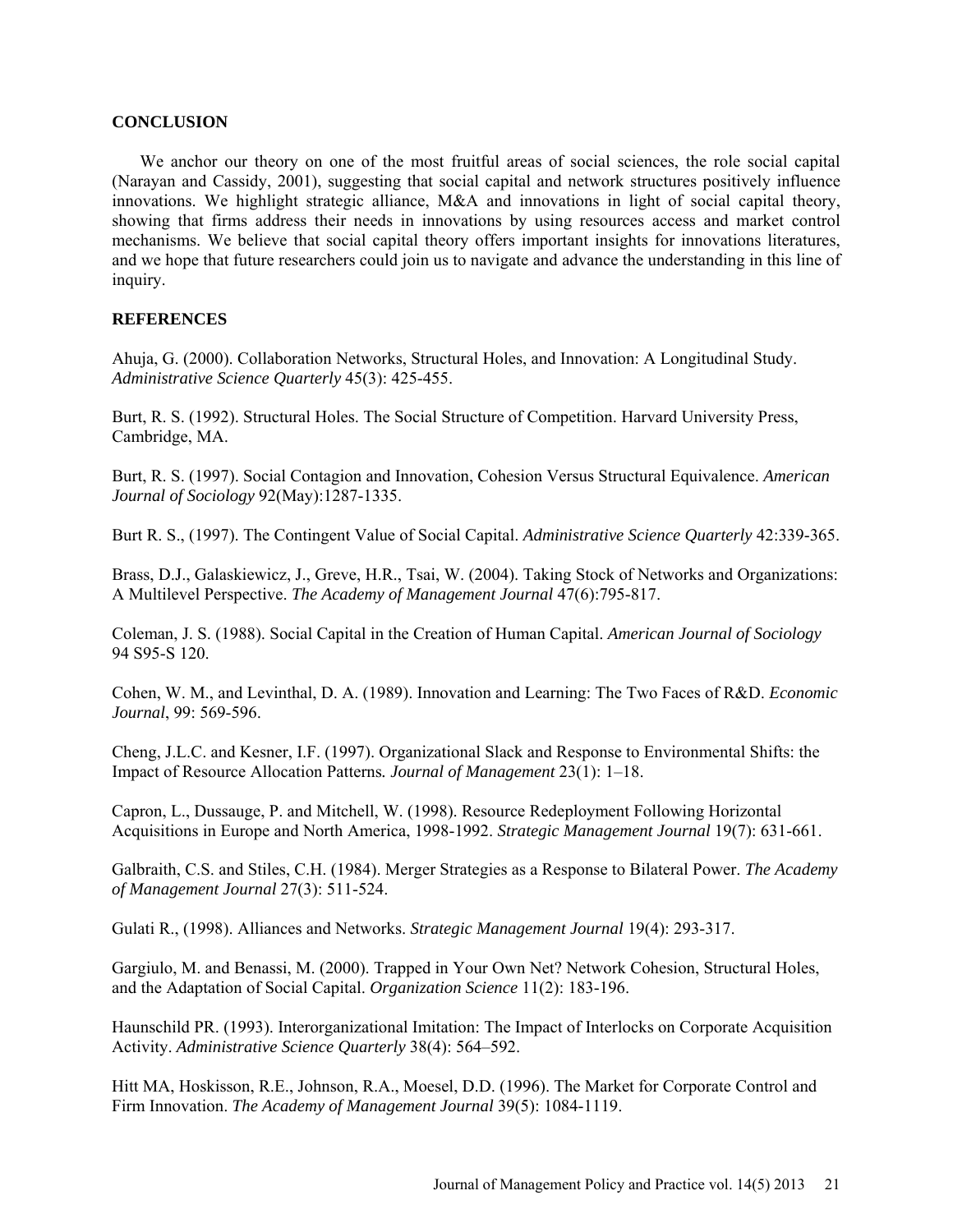Hitt MA, Dacin, M.T., Levitas, E., Arregle, JL., Borza, A. (2000). Partner Selection in Emerging and Developed Market Contexts: Resource-Based and Organizational Learning Perspectives. *The Academy of Management Journal* 43(3): 449-467.

Hitt MA, Harrison JS, Ireland RD. (2001). Mergers and Acquisitions: A Guide to Creating Value for Stakeholders. Oxford University Press: New York.

Hitt MA, Ahlstrom D, Dacin MT, Levitas E, Svobodina L. (2004). The Institutional Effects on Strategic Alliance Partner Selection in Transition Economies: China vs. Russia. *Organization Science* 15(2): 173– 185.

Hayward MLA. (2002). When do Firms Learn From Their Acquisition Experience? Evidence from 1990– 1995. *Strategic Management Journal* 23(1): 21–39.

Haleblian, J.J., Kim, J.Y.J., Rajagopalan, N. (2006). The Influence of Acquisition Experience and Performance on Acquisition Behavior: Evidence from the U.S. Commercial Banking Industry. *The Academy of Management Journal* 49(2): 357–370.

Knoke, D. and Burt, R.S. (1983). Prominence. In Ronald S. Burt and Michael J. Minor (eds.), Applied Network Analysis: 195-222. Beverly Hills, CA: Sage.

Kadiyali. V. (1996). Entry, Its Deterrence, and Its Accommodation: A Study of the U. S. Photographic Film Industry. *The RAND Journal of Economics* 27(3): 452-478.

Koka, B.R. and Prescott, J.E. (2002). Strategic Alliances as Social Capital: A Multidimensional View. *Strategic Management Jour*nal 23(9): 795-816.

Manne, H.G. (1965). Mergers and the Market for Corporate Control. *The Journal of Political Economy* 73(2): 110-120.

McEvily B and Marcus A. (2005). Embedded Ties and the Acquisition of Competitive Capabilities. *Strategic Management Journal* 26(11): 1033–1055.

Meyer K, Estrin S, Bhaumik S and Peng MW. (2009). Institutions, Resources, and Entry Strategies in Emerging Economies. *Strategic Management Journal* 30(1):61–80.

Nahapiet, J. and Ghoshal, S. (1998). Social Capital, Intellectual Capital, and the Organizational Advantage. *The Academy of Management Review* 23(2): 242-266.

Narayan, D. and Cassidy, M.F. (2001). A Dimensional Approach to Measuring Social Capital: Development and Validation of a Social Capital Inventory. *Current Sociology*, 49(2), 59-102.

Obstfeld, D. (2005). Social Networks, the Tertius Iungens Orientation, and Involvement in Innovation. *Administrative Science Quarterly* 50(1): 100-130.

Pfeffer, J. (1972). Merger as a Response to Organizational Interdependence. *Administrative Science Quarterly* 17(3): 382-394.

Peng MW. (2003). Institutional Transitions and Strategic Choices. *Academy of Management Review* 28(2): 275–296.